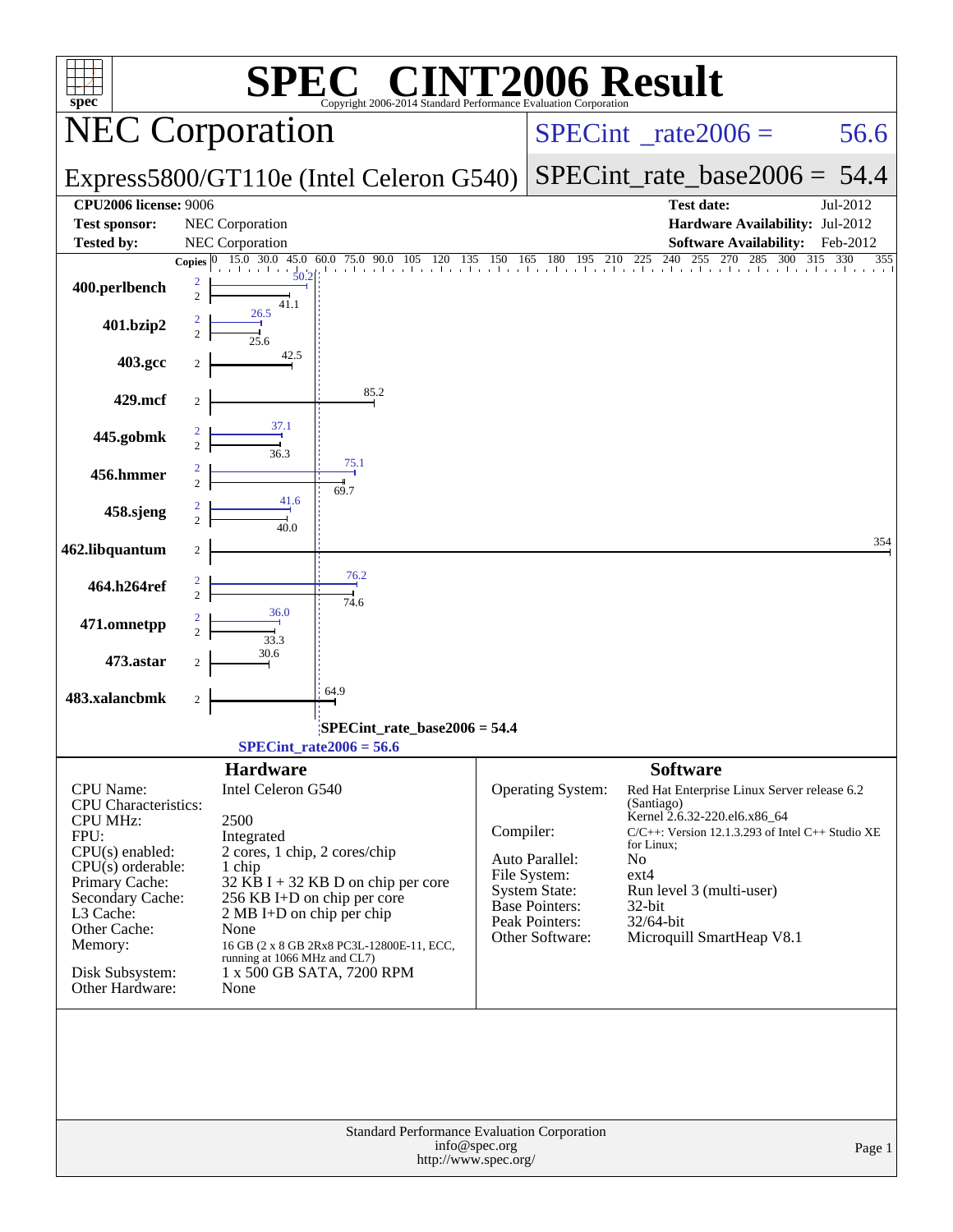

## NEC Corporation

SPECint rate $2006 = 56.6$ 

[SPECint\\_rate\\_base2006 =](http://www.spec.org/auto/cpu2006/Docs/result-fields.html#SPECintratebase2006) 54.4

Express5800/GT110e (Intel Celeron G540)

**[CPU2006 license:](http://www.spec.org/auto/cpu2006/Docs/result-fields.html#CPU2006license)** 9006 **[Test date:](http://www.spec.org/auto/cpu2006/Docs/result-fields.html#Testdate)** Jul-2012

**[Test sponsor:](http://www.spec.org/auto/cpu2006/Docs/result-fields.html#Testsponsor)** NEC Corporation **[Hardware Availability:](http://www.spec.org/auto/cpu2006/Docs/result-fields.html#HardwareAvailability)** Jul-2012 **[Tested by:](http://www.spec.org/auto/cpu2006/Docs/result-fields.html#Testedby)** NEC Corporation **[Software Availability:](http://www.spec.org/auto/cpu2006/Docs/result-fields.html#SoftwareAvailability)** Feb-2012

#### **[Results Table](http://www.spec.org/auto/cpu2006/Docs/result-fields.html#ResultsTable)**

|                                                                                                          | <b>Base</b>   |                |       |                |       |                |       | <b>Peak</b>   |                |              |                |              |                |              |
|----------------------------------------------------------------------------------------------------------|---------------|----------------|-------|----------------|-------|----------------|-------|---------------|----------------|--------------|----------------|--------------|----------------|--------------|
| <b>Benchmark</b>                                                                                         | <b>Copies</b> | <b>Seconds</b> | Ratio | <b>Seconds</b> | Ratio | <b>Seconds</b> | Ratio | <b>Copies</b> | <b>Seconds</b> | <b>Ratio</b> | <b>Seconds</b> | <b>Ratio</b> | <b>Seconds</b> | <b>Ratio</b> |
| 400.perlbench                                                                                            |               | 476            | 41.1  | 476            | 41.1  | 475            | 41.1  |               | 390            | 50.1         | 389            | 50.2         | 389            | 50.2         |
| 401.bzip2                                                                                                |               | 752            | 25.7  | 753            | 25.6  | 764            | 25.3  |               | <u>729</u>     | 26.5         | 728            | 26.5         | 733            | 26.3         |
| $403.\mathrm{gcc}$                                                                                       |               | 379            | 42.5  | 378            | 42.6  | 379            | 42.4  |               | 379            | 42.5         | 378            | 42.6         | 379            | 42.4         |
| $429$ .mcf                                                                                               |               | 214            | 85.3  | 214            | 85.2  | 214            | 85.2  |               | 214            | 85.3         | 214            | 85.2         | 214            | 85.2         |
| $445$ .gobm $k$                                                                                          |               | 579            | 36.2  | 578            | 36.3  | 579            | 36.3  |               | 566            | 37.1         | 567            | 37.0         | 566            | 37.1         |
| 456.hmmer                                                                                                |               | 268            | 69.7  | 271            | 68.9  | 267            | 69.8  |               | 249            | 75.1         | 249            | 75.0         | 248            | 75.1         |
| $458$ .sjeng                                                                                             |               | 608            | 39.8  | 605            | 40.0  | 605            | 40.0  |               | 582            | 41.6         | 582            | 41.6         | 582            | 41.6         |
| 462.libquantum                                                                                           |               | 117            | 353   | 117            | 354   | 117            | 354   |               | 117            | 353          | 117            | 354          | 117            | 354          |
| 464.h264ref                                                                                              |               | 597            | 74.2  | 594            | 74.6  | 593            | 74.6  |               | 581            | 76.2         | 580            | 76.4         | 581            | 76.1         |
| 471.omnetpp                                                                                              |               | 376            | 33.3  | 375            | 33.3  | 376            | 33.2  |               | 346            | 36.1         | 347            | 36.0         | 347            | 36.0         |
| 473.astar                                                                                                |               | 459            | 30.6  | 459            | 30.6  | 459            | 30.6  |               | 459            | 30.6         | 459            | 30.6         | 459            | 30.6         |
| 483.xalancbmk                                                                                            |               | 213            | 64.9  | 213            | 64.9  | 212            | 65.0  |               | 213            | 64.9         | 213            | 64.9         | 212            | 65.0         |
| Results appear in the order in which they were run. Bold underlined text indicates a median measurement. |               |                |       |                |       |                |       |               |                |              |                |              |                |              |

#### **[Submit Notes](http://www.spec.org/auto/cpu2006/Docs/result-fields.html#SubmitNotes)**

 The numactl mechanism was used to bind copies to processors. The config file option 'submit' was used to generate numactl commands to bind each copy to a specific processor. For details, please see the config file.

#### **[Operating System Notes](http://www.spec.org/auto/cpu2006/Docs/result-fields.html#OperatingSystemNotes)**

Stack size set to unlimited using "ulimit -s unlimited"

#### **[Platform Notes](http://www.spec.org/auto/cpu2006/Docs/result-fields.html#PlatformNotes)**

Default BIOS settings were used.

#### **[General Notes](http://www.spec.org/auto/cpu2006/Docs/result-fields.html#GeneralNotes)**

Environment variables set by runspec before the start of the run: LD\_LIBRARY\_PATH = "/home/cpu2006/libs/32:/home/cpu2006/libs/64"

 Added glibc-static-2.12-1.47.el6.x86\_64.rpm to enable static linking

 Transparent Huge Pages enabled with: echo always > /sys/kernel/mm/redhat\_transparent\_hugepage/enabled Filesystem page cache cleared with:<br>echo 1> /proc/sys/vm/drop\_cac /proc/sys/vm/drop\_caches runspec command invoked through numactl i.e.: numactl --interleave=all runspec <etc>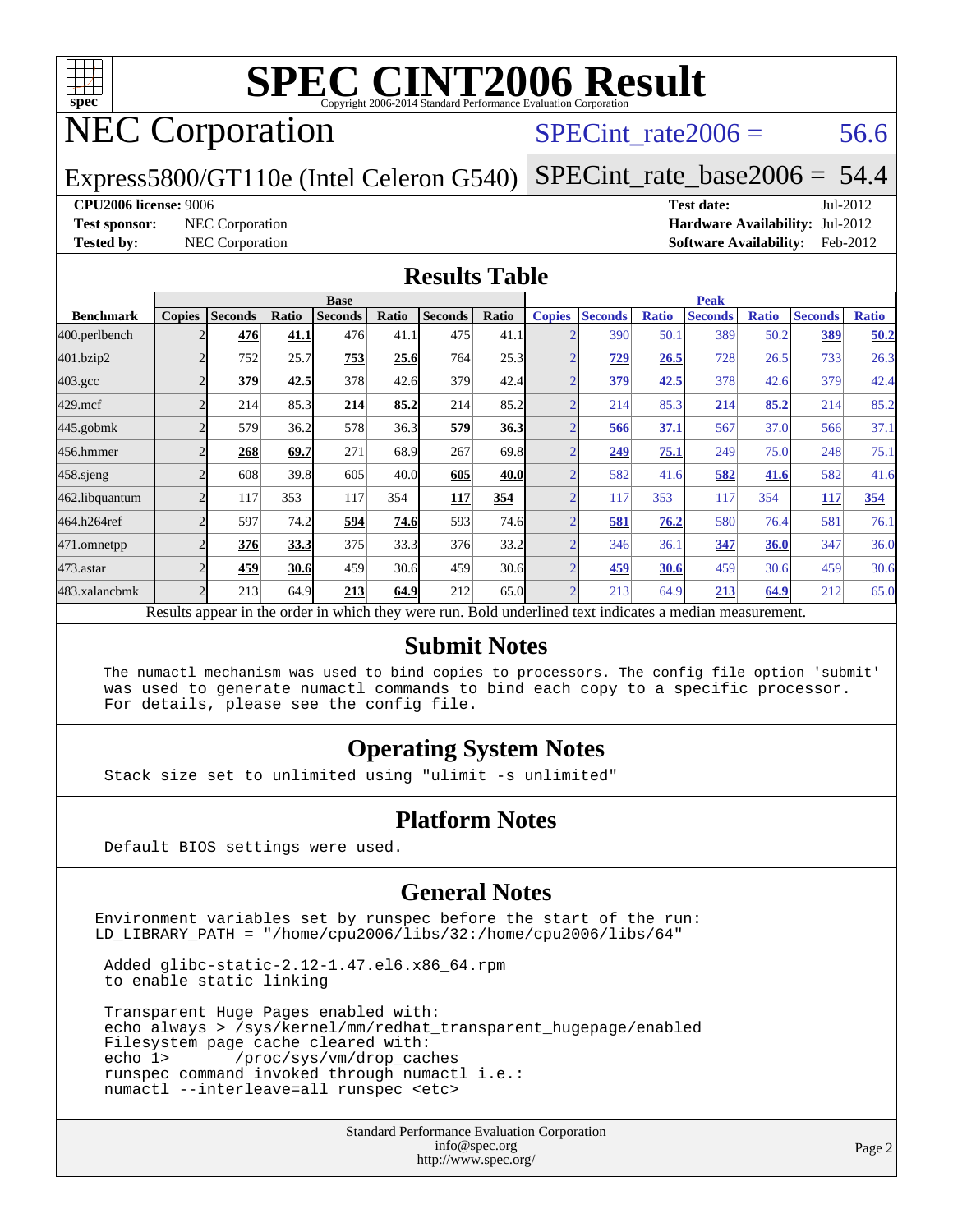

# NEC Corporation

SPECint rate $2006 = 56.6$ 

Express5800/GT110e (Intel Celeron G540) [SPECint\\_rate\\_base2006 =](http://www.spec.org/auto/cpu2006/Docs/result-fields.html#SPECintratebase2006) 54.4

**[Test sponsor:](http://www.spec.org/auto/cpu2006/Docs/result-fields.html#Testsponsor)** NEC Corporation **[Hardware Availability:](http://www.spec.org/auto/cpu2006/Docs/result-fields.html#HardwareAvailability)** Jul-2012

**[CPU2006 license:](http://www.spec.org/auto/cpu2006/Docs/result-fields.html#CPU2006license)** 9006 **[Test date:](http://www.spec.org/auto/cpu2006/Docs/result-fields.html#Testdate)** Jul-2012 **[Tested by:](http://www.spec.org/auto/cpu2006/Docs/result-fields.html#Testedby)** NEC Corporation **[Software Availability:](http://www.spec.org/auto/cpu2006/Docs/result-fields.html#SoftwareAvailability)** Feb-2012

#### **[Base Compiler Invocation](http://www.spec.org/auto/cpu2006/Docs/result-fields.html#BaseCompilerInvocation)**

[C benchmarks](http://www.spec.org/auto/cpu2006/Docs/result-fields.html#Cbenchmarks):  $\text{icc}$   $-\text{m32}$ 

[C++ benchmarks:](http://www.spec.org/auto/cpu2006/Docs/result-fields.html#CXXbenchmarks) [icpc -m32](http://www.spec.org/cpu2006/results/res2012q3/cpu2006-20120713-23673.flags.html#user_CXXbase_intel_icpc_4e5a5ef1a53fd332b3c49e69c3330699)

#### **[Base Portability Flags](http://www.spec.org/auto/cpu2006/Docs/result-fields.html#BasePortabilityFlags)**

 400.perlbench: [-DSPEC\\_CPU\\_LINUX\\_IA32](http://www.spec.org/cpu2006/results/res2012q3/cpu2006-20120713-23673.flags.html#b400.perlbench_baseCPORTABILITY_DSPEC_CPU_LINUX_IA32) 462.libquantum: [-DSPEC\\_CPU\\_LINUX](http://www.spec.org/cpu2006/results/res2012q3/cpu2006-20120713-23673.flags.html#b462.libquantum_baseCPORTABILITY_DSPEC_CPU_LINUX) 483.xalancbmk: [-DSPEC\\_CPU\\_LINUX](http://www.spec.org/cpu2006/results/res2012q3/cpu2006-20120713-23673.flags.html#b483.xalancbmk_baseCXXPORTABILITY_DSPEC_CPU_LINUX)

#### **[Base Optimization Flags](http://www.spec.org/auto/cpu2006/Docs/result-fields.html#BaseOptimizationFlags)**

[C benchmarks](http://www.spec.org/auto/cpu2006/Docs/result-fields.html#Cbenchmarks):

[-xSSE4.2](http://www.spec.org/cpu2006/results/res2012q3/cpu2006-20120713-23673.flags.html#user_CCbase_f-xSSE42_f91528193cf0b216347adb8b939d4107) [-ipo](http://www.spec.org/cpu2006/results/res2012q3/cpu2006-20120713-23673.flags.html#user_CCbase_f-ipo) [-O3](http://www.spec.org/cpu2006/results/res2012q3/cpu2006-20120713-23673.flags.html#user_CCbase_f-O3) [-no-prec-div](http://www.spec.org/cpu2006/results/res2012q3/cpu2006-20120713-23673.flags.html#user_CCbase_f-no-prec-div) [-opt-prefetch](http://www.spec.org/cpu2006/results/res2012q3/cpu2006-20120713-23673.flags.html#user_CCbase_f-opt-prefetch) [-opt-mem-layout-trans=3](http://www.spec.org/cpu2006/results/res2012q3/cpu2006-20120713-23673.flags.html#user_CCbase_f-opt-mem-layout-trans_a7b82ad4bd7abf52556d4961a2ae94d5)

[C++ benchmarks:](http://www.spec.org/auto/cpu2006/Docs/result-fields.html#CXXbenchmarks)

[-xSSE4.2](http://www.spec.org/cpu2006/results/res2012q3/cpu2006-20120713-23673.flags.html#user_CXXbase_f-xSSE42_f91528193cf0b216347adb8b939d4107) [-ipo](http://www.spec.org/cpu2006/results/res2012q3/cpu2006-20120713-23673.flags.html#user_CXXbase_f-ipo) [-O3](http://www.spec.org/cpu2006/results/res2012q3/cpu2006-20120713-23673.flags.html#user_CXXbase_f-O3) [-no-prec-div](http://www.spec.org/cpu2006/results/res2012q3/cpu2006-20120713-23673.flags.html#user_CXXbase_f-no-prec-div) [-opt-prefetch](http://www.spec.org/cpu2006/results/res2012q3/cpu2006-20120713-23673.flags.html#user_CXXbase_f-opt-prefetch) [-opt-mem-layout-trans=3](http://www.spec.org/cpu2006/results/res2012q3/cpu2006-20120713-23673.flags.html#user_CXXbase_f-opt-mem-layout-trans_a7b82ad4bd7abf52556d4961a2ae94d5) [-Wl,-z,muldefs](http://www.spec.org/cpu2006/results/res2012q3/cpu2006-20120713-23673.flags.html#user_CXXbase_link_force_multiple1_74079c344b956b9658436fd1b6dd3a8a) [-L/opt/SmartHeap\\_8.1/lib -lsmartheap](http://www.spec.org/cpu2006/results/res2012q3/cpu2006-20120713-23673.flags.html#user_CXXbase_SmartHeap_d5ba4dfc9de25d3c657c7de7476e66c5)

#### **[Base Other Flags](http://www.spec.org/auto/cpu2006/Docs/result-fields.html#BaseOtherFlags)**

[C benchmarks](http://www.spec.org/auto/cpu2006/Docs/result-fields.html#Cbenchmarks):

403.gcc: [-Dalloca=\\_alloca](http://www.spec.org/cpu2006/results/res2012q3/cpu2006-20120713-23673.flags.html#b403.gcc_baseEXTRA_CFLAGS_Dalloca_be3056838c12de2578596ca5467af7f3)

### **[Peak Compiler Invocation](http://www.spec.org/auto/cpu2006/Docs/result-fields.html#PeakCompilerInvocation)**

[C benchmarks \(except as noted below\)](http://www.spec.org/auto/cpu2006/Docs/result-fields.html#Cbenchmarksexceptasnotedbelow): [icc -m32](http://www.spec.org/cpu2006/results/res2012q3/cpu2006-20120713-23673.flags.html#user_CCpeak_intel_icc_5ff4a39e364c98233615fdd38438c6f2) 400.perlbench: [icc -m64](http://www.spec.org/cpu2006/results/res2012q3/cpu2006-20120713-23673.flags.html#user_peakCCLD400_perlbench_intel_icc_64bit_bda6cc9af1fdbb0edc3795bac97ada53) 401.bzip2: [icc -m64](http://www.spec.org/cpu2006/results/res2012q3/cpu2006-20120713-23673.flags.html#user_peakCCLD401_bzip2_intel_icc_64bit_bda6cc9af1fdbb0edc3795bac97ada53)

456.hmmer: [icc -m64](http://www.spec.org/cpu2006/results/res2012q3/cpu2006-20120713-23673.flags.html#user_peakCCLD456_hmmer_intel_icc_64bit_bda6cc9af1fdbb0edc3795bac97ada53)

458.sjeng: [icc -m64](http://www.spec.org/cpu2006/results/res2012q3/cpu2006-20120713-23673.flags.html#user_peakCCLD458_sjeng_intel_icc_64bit_bda6cc9af1fdbb0edc3795bac97ada53)

```
C++ benchmarks: 
icpc -m32
```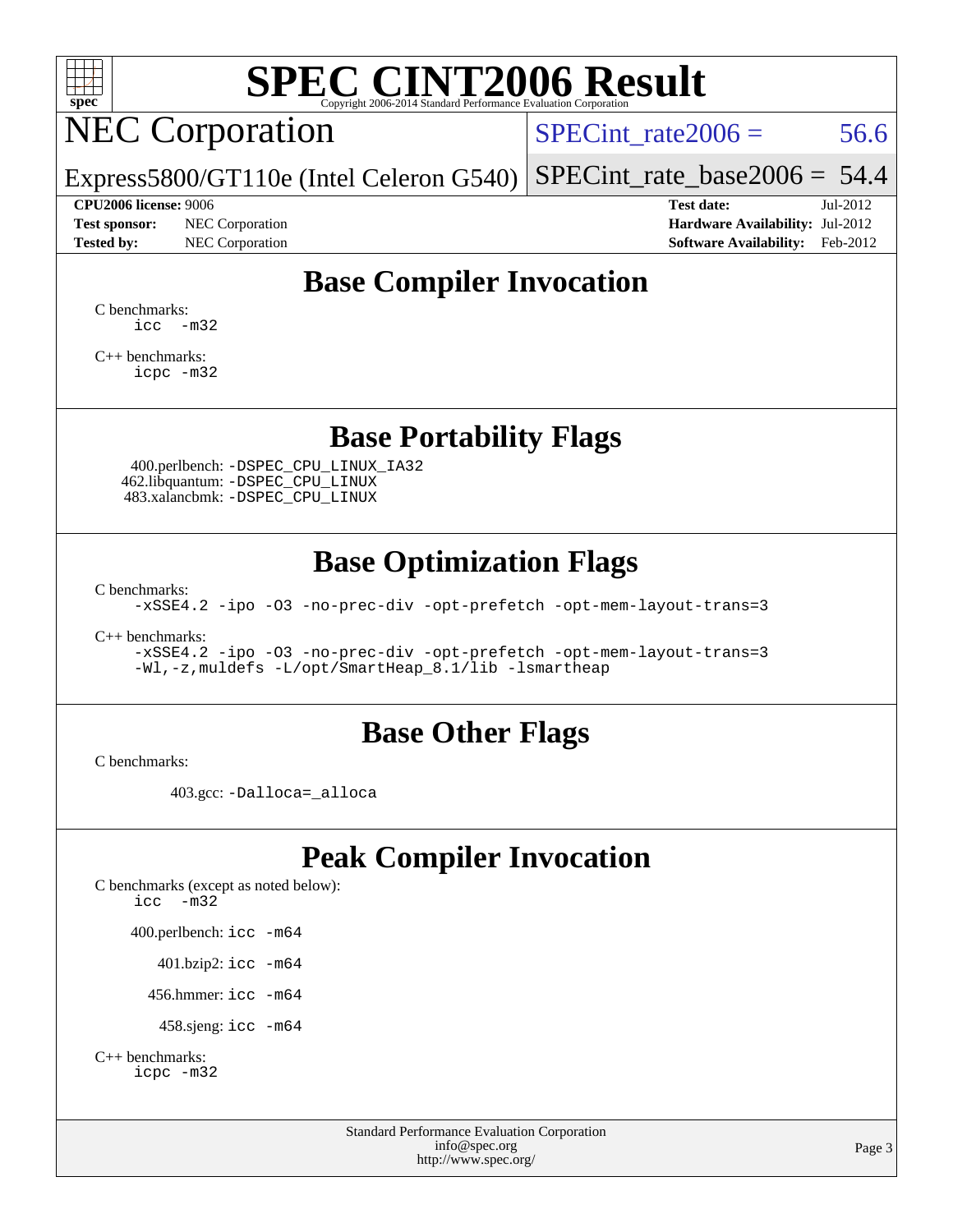

NEC Corporation

SPECint rate $2006 = 56.6$ 

Express5800/GT110e (Intel Celeron G540) [SPECint\\_rate\\_base2006 =](http://www.spec.org/auto/cpu2006/Docs/result-fields.html#SPECintratebase2006) 54.4

**[Tested by:](http://www.spec.org/auto/cpu2006/Docs/result-fields.html#Testedby)** NEC Corporation **[Software Availability:](http://www.spec.org/auto/cpu2006/Docs/result-fields.html#SoftwareAvailability)** Feb-2012

**[CPU2006 license:](http://www.spec.org/auto/cpu2006/Docs/result-fields.html#CPU2006license)** 9006 **[Test date:](http://www.spec.org/auto/cpu2006/Docs/result-fields.html#Testdate)** Jul-2012 **[Test sponsor:](http://www.spec.org/auto/cpu2006/Docs/result-fields.html#Testsponsor)** NEC Corporation **[Hardware Availability:](http://www.spec.org/auto/cpu2006/Docs/result-fields.html#HardwareAvailability)** Jul-2012

### **[Peak Portability Flags](http://www.spec.org/auto/cpu2006/Docs/result-fields.html#PeakPortabilityFlags)**

 400.perlbench: [-DSPEC\\_CPU\\_LP64](http://www.spec.org/cpu2006/results/res2012q3/cpu2006-20120713-23673.flags.html#b400.perlbench_peakCPORTABILITY_DSPEC_CPU_LP64) [-DSPEC\\_CPU\\_LINUX\\_X64](http://www.spec.org/cpu2006/results/res2012q3/cpu2006-20120713-23673.flags.html#b400.perlbench_peakCPORTABILITY_DSPEC_CPU_LINUX_X64) 401.bzip2: [-DSPEC\\_CPU\\_LP64](http://www.spec.org/cpu2006/results/res2012q3/cpu2006-20120713-23673.flags.html#suite_peakCPORTABILITY401_bzip2_DSPEC_CPU_LP64) 456.hmmer: [-DSPEC\\_CPU\\_LP64](http://www.spec.org/cpu2006/results/res2012q3/cpu2006-20120713-23673.flags.html#suite_peakCPORTABILITY456_hmmer_DSPEC_CPU_LP64) 458.sjeng: [-DSPEC\\_CPU\\_LP64](http://www.spec.org/cpu2006/results/res2012q3/cpu2006-20120713-23673.flags.html#suite_peakCPORTABILITY458_sjeng_DSPEC_CPU_LP64) 462.libquantum: [-DSPEC\\_CPU\\_LINUX](http://www.spec.org/cpu2006/results/res2012q3/cpu2006-20120713-23673.flags.html#b462.libquantum_peakCPORTABILITY_DSPEC_CPU_LINUX) 483.xalancbmk: [-DSPEC\\_CPU\\_LINUX](http://www.spec.org/cpu2006/results/res2012q3/cpu2006-20120713-23673.flags.html#b483.xalancbmk_peakCXXPORTABILITY_DSPEC_CPU_LINUX)

### **[Peak Optimization Flags](http://www.spec.org/auto/cpu2006/Docs/result-fields.html#PeakOptimizationFlags)**

[C benchmarks](http://www.spec.org/auto/cpu2006/Docs/result-fields.html#Cbenchmarks):

 400.perlbench: [-xSSE4.2](http://www.spec.org/cpu2006/results/res2012q3/cpu2006-20120713-23673.flags.html#user_peakPASS2_CFLAGSPASS2_LDCFLAGS400_perlbench_f-xSSE42_f91528193cf0b216347adb8b939d4107)(pass 2) [-prof-gen](http://www.spec.org/cpu2006/results/res2012q3/cpu2006-20120713-23673.flags.html#user_peakPASS1_CFLAGSPASS1_LDCFLAGS400_perlbench_prof_gen_e43856698f6ca7b7e442dfd80e94a8fc)(pass 1) [-ipo](http://www.spec.org/cpu2006/results/res2012q3/cpu2006-20120713-23673.flags.html#user_peakPASS2_CFLAGSPASS2_LDCFLAGS400_perlbench_f-ipo)(pass 2) [-O3](http://www.spec.org/cpu2006/results/res2012q3/cpu2006-20120713-23673.flags.html#user_peakPASS2_CFLAGSPASS2_LDCFLAGS400_perlbench_f-O3)(pass 2) [-no-prec-div](http://www.spec.org/cpu2006/results/res2012q3/cpu2006-20120713-23673.flags.html#user_peakPASS2_CFLAGSPASS2_LDCFLAGS400_perlbench_f-no-prec-div)(pass 2) [-prof-use](http://www.spec.org/cpu2006/results/res2012q3/cpu2006-20120713-23673.flags.html#user_peakPASS2_CFLAGSPASS2_LDCFLAGS400_perlbench_prof_use_bccf7792157ff70d64e32fe3e1250b55)(pass 2) [-auto-ilp32](http://www.spec.org/cpu2006/results/res2012q3/cpu2006-20120713-23673.flags.html#user_peakCOPTIMIZE400_perlbench_f-auto-ilp32)  $401.bzip2: -xSSE4.2(pass 2) -prof-qen(pass 1) -ipo(pass 2)$  $401.bzip2: -xSSE4.2(pass 2) -prof-qen(pass 1) -ipo(pass 2)$  $401.bzip2: -xSSE4.2(pass 2) -prof-qen(pass 1) -ipo(pass 2)$  $401.bzip2: -xSSE4.2(pass 2) -prof-qen(pass 1) -ipo(pass 2)$  $401.bzip2: -xSSE4.2(pass 2) -prof-qen(pass 1) -ipo(pass 2)$ [-O3](http://www.spec.org/cpu2006/results/res2012q3/cpu2006-20120713-23673.flags.html#user_peakPASS2_CFLAGSPASS2_LDCFLAGS401_bzip2_f-O3)(pass 2) [-no-prec-div](http://www.spec.org/cpu2006/results/res2012q3/cpu2006-20120713-23673.flags.html#user_peakPASS2_CFLAGSPASS2_LDCFLAGS401_bzip2_f-no-prec-div)(pass 2) [-prof-use](http://www.spec.org/cpu2006/results/res2012q3/cpu2006-20120713-23673.flags.html#user_peakPASS2_CFLAGSPASS2_LDCFLAGS401_bzip2_prof_use_bccf7792157ff70d64e32fe3e1250b55)(pass 2) [-opt-prefetch](http://www.spec.org/cpu2006/results/res2012q3/cpu2006-20120713-23673.flags.html#user_peakCOPTIMIZE401_bzip2_f-opt-prefetch) [-auto-ilp32](http://www.spec.org/cpu2006/results/res2012q3/cpu2006-20120713-23673.flags.html#user_peakCOPTIMIZE401_bzip2_f-auto-ilp32) [-ansi-alias](http://www.spec.org/cpu2006/results/res2012q3/cpu2006-20120713-23673.flags.html#user_peakCOPTIMIZE401_bzip2_f-ansi-alias)  $403.\text{sec: basepeak}$  = yes  $429$ .mcf: basepeak = yes 445.gobmk: [-xSSE4.2](http://www.spec.org/cpu2006/results/res2012q3/cpu2006-20120713-23673.flags.html#user_peakPASS2_CFLAGSPASS2_LDCFLAGS445_gobmk_f-xSSE42_f91528193cf0b216347adb8b939d4107)(pass 2) [-prof-gen](http://www.spec.org/cpu2006/results/res2012q3/cpu2006-20120713-23673.flags.html#user_peakPASS1_CFLAGSPASS1_LDCFLAGS445_gobmk_prof_gen_e43856698f6ca7b7e442dfd80e94a8fc)(pass 1) [-prof-use](http://www.spec.org/cpu2006/results/res2012q3/cpu2006-20120713-23673.flags.html#user_peakPASS2_CFLAGSPASS2_LDCFLAGS445_gobmk_prof_use_bccf7792157ff70d64e32fe3e1250b55)(pass 2) [-ansi-alias](http://www.spec.org/cpu2006/results/res2012q3/cpu2006-20120713-23673.flags.html#user_peakCOPTIMIZE445_gobmk_f-ansi-alias) [-opt-mem-layout-trans=3](http://www.spec.org/cpu2006/results/res2012q3/cpu2006-20120713-23673.flags.html#user_peakCOPTIMIZE445_gobmk_f-opt-mem-layout-trans_a7b82ad4bd7abf52556d4961a2ae94d5) 456.hmmer: [-xSSE4.2](http://www.spec.org/cpu2006/results/res2012q3/cpu2006-20120713-23673.flags.html#user_peakCOPTIMIZE456_hmmer_f-xSSE42_f91528193cf0b216347adb8b939d4107) [-ipo](http://www.spec.org/cpu2006/results/res2012q3/cpu2006-20120713-23673.flags.html#user_peakCOPTIMIZE456_hmmer_f-ipo) [-O3](http://www.spec.org/cpu2006/results/res2012q3/cpu2006-20120713-23673.flags.html#user_peakCOPTIMIZE456_hmmer_f-O3) [-no-prec-div](http://www.spec.org/cpu2006/results/res2012q3/cpu2006-20120713-23673.flags.html#user_peakCOPTIMIZE456_hmmer_f-no-prec-div) [-unroll2](http://www.spec.org/cpu2006/results/res2012q3/cpu2006-20120713-23673.flags.html#user_peakCOPTIMIZE456_hmmer_f-unroll_784dae83bebfb236979b41d2422d7ec2) [-auto-ilp32](http://www.spec.org/cpu2006/results/res2012q3/cpu2006-20120713-23673.flags.html#user_peakCOPTIMIZE456_hmmer_f-auto-ilp32) 458.sjeng: [-xSSE4.2](http://www.spec.org/cpu2006/results/res2012q3/cpu2006-20120713-23673.flags.html#user_peakPASS2_CFLAGSPASS2_LDCFLAGS458_sjeng_f-xSSE42_f91528193cf0b216347adb8b939d4107)(pass 2) [-prof-gen](http://www.spec.org/cpu2006/results/res2012q3/cpu2006-20120713-23673.flags.html#user_peakPASS1_CFLAGSPASS1_LDCFLAGS458_sjeng_prof_gen_e43856698f6ca7b7e442dfd80e94a8fc)(pass 1) [-ipo](http://www.spec.org/cpu2006/results/res2012q3/cpu2006-20120713-23673.flags.html#user_peakPASS2_CFLAGSPASS2_LDCFLAGS458_sjeng_f-ipo)(pass 2) [-O3](http://www.spec.org/cpu2006/results/res2012q3/cpu2006-20120713-23673.flags.html#user_peakPASS2_CFLAGSPASS2_LDCFLAGS458_sjeng_f-O3)(pass 2) [-no-prec-div](http://www.spec.org/cpu2006/results/res2012q3/cpu2006-20120713-23673.flags.html#user_peakPASS2_CFLAGSPASS2_LDCFLAGS458_sjeng_f-no-prec-div)(pass 2) [-prof-use](http://www.spec.org/cpu2006/results/res2012q3/cpu2006-20120713-23673.flags.html#user_peakPASS2_CFLAGSPASS2_LDCFLAGS458_sjeng_prof_use_bccf7792157ff70d64e32fe3e1250b55)(pass 2) [-unroll4](http://www.spec.org/cpu2006/results/res2012q3/cpu2006-20120713-23673.flags.html#user_peakCOPTIMIZE458_sjeng_f-unroll_4e5e4ed65b7fd20bdcd365bec371b81f) [-auto-ilp32](http://www.spec.org/cpu2006/results/res2012q3/cpu2006-20120713-23673.flags.html#user_peakCOPTIMIZE458_sjeng_f-auto-ilp32)

 $462$ .libquantum: basepeak = yes

 464.h264ref: [-xSSE4.2](http://www.spec.org/cpu2006/results/res2012q3/cpu2006-20120713-23673.flags.html#user_peakPASS2_CFLAGSPASS2_LDCFLAGS464_h264ref_f-xSSE42_f91528193cf0b216347adb8b939d4107)(pass 2) [-prof-gen](http://www.spec.org/cpu2006/results/res2012q3/cpu2006-20120713-23673.flags.html#user_peakPASS1_CFLAGSPASS1_LDCFLAGS464_h264ref_prof_gen_e43856698f6ca7b7e442dfd80e94a8fc)(pass 1) [-ipo](http://www.spec.org/cpu2006/results/res2012q3/cpu2006-20120713-23673.flags.html#user_peakPASS2_CFLAGSPASS2_LDCFLAGS464_h264ref_f-ipo)(pass 2) [-O3](http://www.spec.org/cpu2006/results/res2012q3/cpu2006-20120713-23673.flags.html#user_peakPASS2_CFLAGSPASS2_LDCFLAGS464_h264ref_f-O3)(pass 2) [-no-prec-div](http://www.spec.org/cpu2006/results/res2012q3/cpu2006-20120713-23673.flags.html#user_peakPASS2_CFLAGSPASS2_LDCFLAGS464_h264ref_f-no-prec-div)(pass 2) [-prof-use](http://www.spec.org/cpu2006/results/res2012q3/cpu2006-20120713-23673.flags.html#user_peakPASS2_CFLAGSPASS2_LDCFLAGS464_h264ref_prof_use_bccf7792157ff70d64e32fe3e1250b55)(pass 2) [-unroll2](http://www.spec.org/cpu2006/results/res2012q3/cpu2006-20120713-23673.flags.html#user_peakCOPTIMIZE464_h264ref_f-unroll_784dae83bebfb236979b41d2422d7ec2) [-ansi-alias](http://www.spec.org/cpu2006/results/res2012q3/cpu2006-20120713-23673.flags.html#user_peakCOPTIMIZE464_h264ref_f-ansi-alias)

[C++ benchmarks:](http://www.spec.org/auto/cpu2006/Docs/result-fields.html#CXXbenchmarks)

 471.omnetpp: [-xSSE4.2](http://www.spec.org/cpu2006/results/res2012q3/cpu2006-20120713-23673.flags.html#user_peakPASS2_CXXFLAGSPASS2_LDCXXFLAGS471_omnetpp_f-xSSE42_f91528193cf0b216347adb8b939d4107)(pass 2) [-prof-gen](http://www.spec.org/cpu2006/results/res2012q3/cpu2006-20120713-23673.flags.html#user_peakPASS1_CXXFLAGSPASS1_LDCXXFLAGS471_omnetpp_prof_gen_e43856698f6ca7b7e442dfd80e94a8fc)(pass 1) [-ipo](http://www.spec.org/cpu2006/results/res2012q3/cpu2006-20120713-23673.flags.html#user_peakPASS2_CXXFLAGSPASS2_LDCXXFLAGS471_omnetpp_f-ipo)(pass 2) [-O3](http://www.spec.org/cpu2006/results/res2012q3/cpu2006-20120713-23673.flags.html#user_peakPASS2_CXXFLAGSPASS2_LDCXXFLAGS471_omnetpp_f-O3)(pass 2) [-no-prec-div](http://www.spec.org/cpu2006/results/res2012q3/cpu2006-20120713-23673.flags.html#user_peakPASS2_CXXFLAGSPASS2_LDCXXFLAGS471_omnetpp_f-no-prec-div)(pass 2) [-prof-use](http://www.spec.org/cpu2006/results/res2012q3/cpu2006-20120713-23673.flags.html#user_peakPASS2_CXXFLAGSPASS2_LDCXXFLAGS471_omnetpp_prof_use_bccf7792157ff70d64e32fe3e1250b55)(pass 2) [-ansi-alias](http://www.spec.org/cpu2006/results/res2012q3/cpu2006-20120713-23673.flags.html#user_peakCXXOPTIMIZE471_omnetpp_f-ansi-alias) [-opt-ra-region-strategy=block](http://www.spec.org/cpu2006/results/res2012q3/cpu2006-20120713-23673.flags.html#user_peakCXXOPTIMIZE471_omnetpp_f-opt-ra-region-strategy_a0a37c372d03933b2a18d4af463c1f69) [-Wl,-z,muldefs](http://www.spec.org/cpu2006/results/res2012q3/cpu2006-20120713-23673.flags.html#user_peakEXTRA_LDFLAGS471_omnetpp_link_force_multiple1_74079c344b956b9658436fd1b6dd3a8a) [-L/opt/SmartHeap\\_8.1/lib -lsmartheap](http://www.spec.org/cpu2006/results/res2012q3/cpu2006-20120713-23673.flags.html#user_peakEXTRA_LIBS471_omnetpp_SmartHeap_d5ba4dfc9de25d3c657c7de7476e66c5)

473.astar: basepeak = yes

Continued on next page